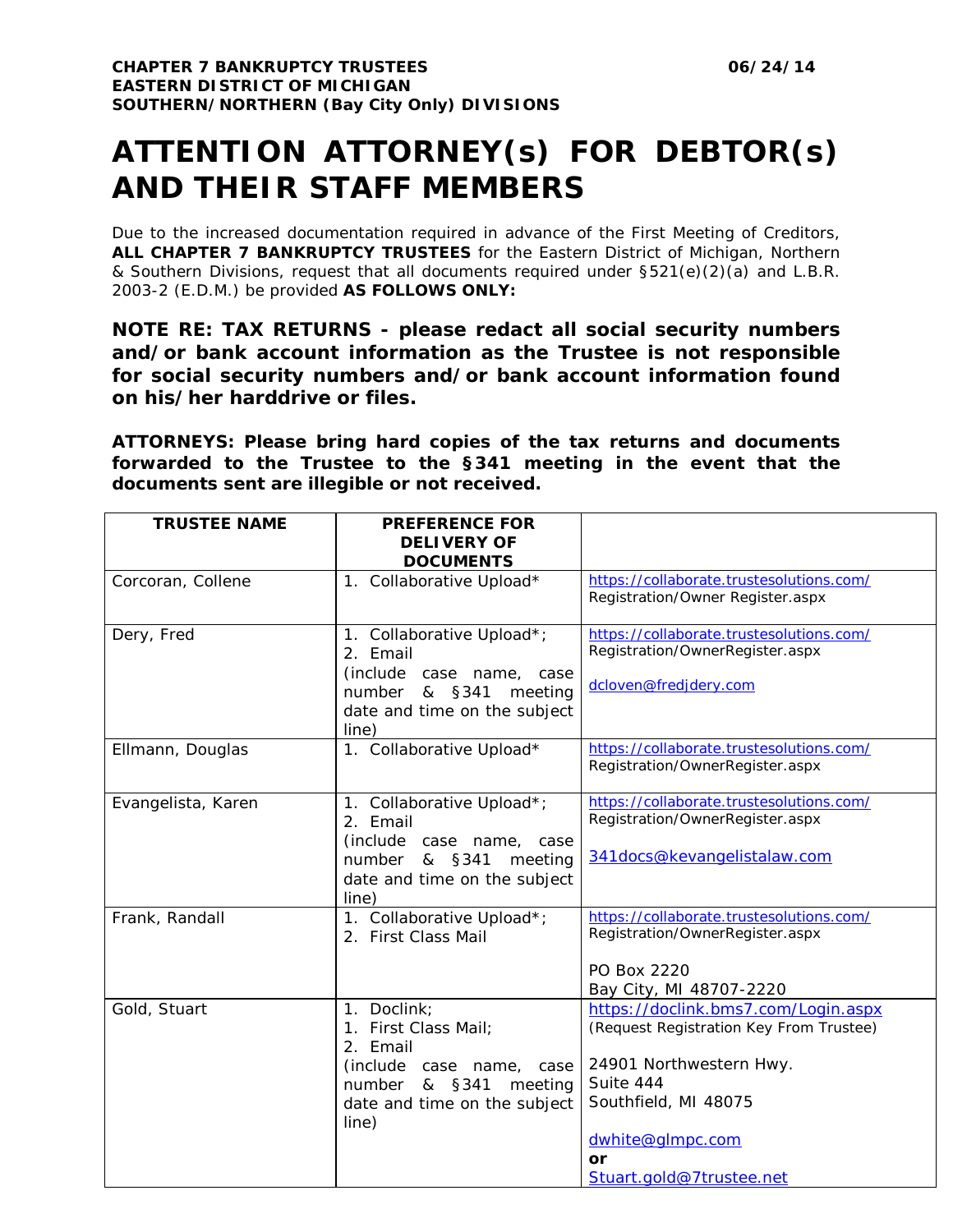| Himmelspach, Daniel | 1. Collaborative Upload*                                                                                                                               | https://collaborate.trustesolutions.com/<br>Registration/OwnerRegister.aspx                                                                                           |
|---------------------|--------------------------------------------------------------------------------------------------------------------------------------------------------|-----------------------------------------------------------------------------------------------------------------------------------------------------------------------|
| Kohut, Gene         | 1. Collaborative Upload*;<br>2. Email<br>(include case name, case<br>number & §341<br>meeting<br>date and time on the subject                          | https://collaborate.trustesolutions.com/<br>Registration/OwnerRegister.aspx<br>ecftrustee@gktrustee.com                                                               |
|                     | line)                                                                                                                                                  |                                                                                                                                                                       |
| Lewis, Wendy        | 1. Collaborative Upload*;<br>2. Email<br>(include case name, case<br>number & §341<br>meeting<br>date and time on the subject<br>line)                 | https://collaborate.trustesolutions.com/<br>Registration/Owner Register.aspx<br>brandy@lewistrustee.com<br>or<br>faye@lewistrustee.com                                |
| Lim, K. Jin         | 1. DocLink;<br>2. Email<br>(include case name, case<br>number<br>& §341<br>meeting<br>date and time on the subject<br>$line)$ ;<br>3. First Class Mail | https://doclink.bms7.com/Login.aspx<br>(Request Registration Key From Trustee)<br>kjinlim.documents@comcast.net<br>176 S. Harvey St.<br>Plymouth, MI 48170            |
| Mason, Michael      | 1. Email<br>(include case name, case<br>& §341<br>number<br>meeting<br>date and time on the subject<br>line)                                           | mm9117@sbcqlobal.net                                                                                                                                                  |
| McClarty, Homer     | 1. Doclink;<br>2. Email<br>(include case name, case<br>& §341<br>number<br>meeting<br>date and time on the subject<br>line)                            | https://doclink.bms7.com/Login.aspx<br>(Request Registration Key From Trustee)<br>trustee@morganmcclarty.com                                                          |
| Miller, Timothy     | 1. DocLink;<br>2. Email<br>(include case name,<br>case<br>number & §341<br>meeting<br>date and time on the subject<br>$line)$ ;<br>3. First Class Mail | https://doclink.bms7.com/Login.aspx<br>(Request Registration Key From Trustee)<br>assistant@schneidermiller.com<br>64541 Van Dyke, Suite 101B<br>Washington, MI 48095 |
| Nathan, Kenneth     | 1. Doclink;<br>2. First Class Mail                                                                                                                     | https://doclink.bms7.com/Login.aspx<br>(Request Registration Key From Trustee)<br>310 Franklin Center<br>29100 Northwestern Hwy.<br>Southfield, MI 48034              |
| Shapiro, Mark       | 1. Collaborative Upload*                                                                                                                               | https://collaborate.trustesolutions.com/<br>Registration/OwnerRegister.aspx                                                                                           |
| Simon, Basil        | 1. Email<br>(include<br>case name, case<br>number<br>& §341<br>meeting<br>date and time on the subject<br>line)                                        | Lbauer@sszpc.com<br>or<br>trusteesimon@sszpc.com                                                                                                                      |
| Stevenson, Michael  | 1. Collaborative Upload*;<br>2. Email<br>(include case name, case<br>& §341<br>meeting<br>number<br>date and time on the subject<br>line)              | https://collaborate.trustesolutions.com/<br>Registration/OwnerRegister.aspx<br>rschultz@sbplclaw.com                                                                  |